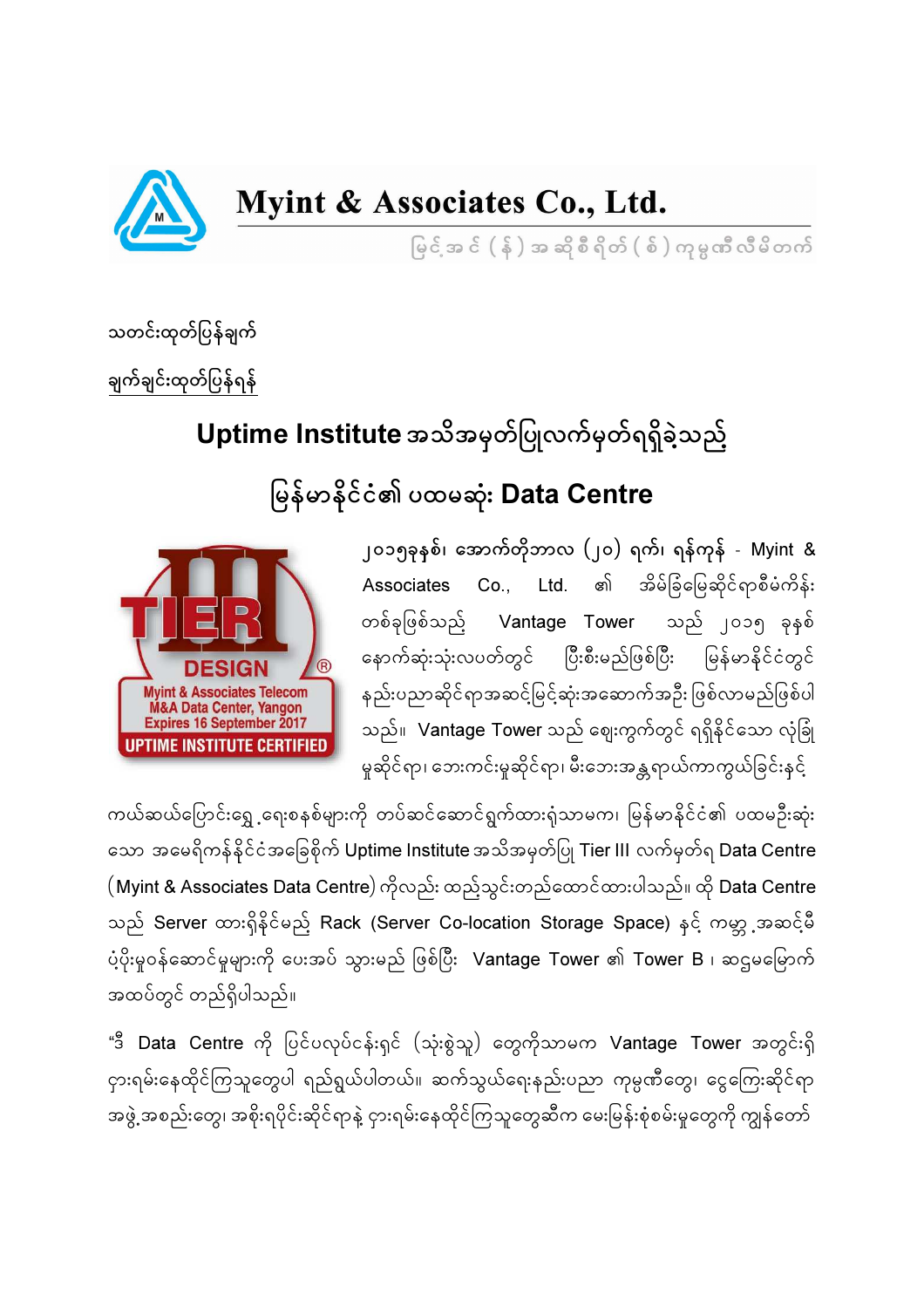တို့ အများအပြား လက်ခံရရှိနေကြောင်း ဂုဏ်ယူစွာ ပြောလိုပါတယ်" ဟု  $\,$  Vantage Tower ၏ တရားဝင် အိမ်ခြံမြေအကျိုးဆောင်ကိုယ်စားလှယ် Hugo Slade Property Services မှ Managing Director ဖြစ်သူ Mr. Hugo Slade က ပြောပါသည်။

Mr. Hugo Slade မှ ဆက်လက်၍ "ယခု Data Centre ဟာ Uptime Institute ရဲ့ Tier III အဆင့်အသိ အမှတ်ပြုလက်မှတ်ကို ရရှိထားတဲ့ မြန်မာနိုင်ငံရဲ့ ပထမဆုံး **Data Centre** ဖြစ်ပါတယ်။ နိုင်ငံတကာနဲ့

aေသတွင်းရှိ အတွေ အကြုံရင့်အိုင်တီလုပ်ငန်း ရှင်တွေက ဆောင်ရွက်ခဲ့တဲ့ အထူးလေ့ လာသုံးသပ်စစ်ဆေးမှုတွေကို ကျွန်တော်တို့ အောင်မြင်စွာ ဖြတ်ကျော်ခဲ့ပြီးဖြစ်ကြောင်း ၀မ်းမြောက်စွာ အသိပေးလိုပါတယ်။ စုစုပေါင်း  $\mathsf{Back}\ \bigl(\begin{smallmatrix} \partial \mathcal{O} \end{smallmatrix} \bigr)$  ထဲက အတော်များများကို စတင် ငှားရမ်းခဲ့ပြီးဖြစ်လို့ မကြာခင်မှာ အားလုံးကို အပြီးသတ်ငှားရမ်းသွားဖို့ ရှိနေပါတယ်" ဟု ဆိုပါသည်။



<code>Myint & Associates Data Centre</code> သည် လုပ်ငန်းပိုင်းဆိုင်ရာဝန်ဆောင်မှု အချိန်များကို (၉၉.၉၈) % အထိ အာမခံချက်ပေးနိင်ပြီး လုပ်ငန်းရပ်ဆိုင်းမှုများကို တစ်နစ်တွင် (၁.၆) နာရီထက် မပိုစေရန် ဆောင်ရွက်ထားပါသည်။ "မြန်မာနိုင်ငံရဲ ့နည်းပညာကဏ္ဍမှာ တစ်ခုထက်ပိုတဲ့ အင်တာနက်ကွန်ယက် ဝန်ဆောင်မှု  $($ Multi-homing Internet Connectivity $)$  ၊ အမြဲစိတ်ချရတဲ့ လျပ်စစ်ဓာတ်အားနဲ့ လေအေးပေးစက်စတဲ့ ပံ့ပိုးမှုအင်္ဂါရပ်တွေ ပါဝင်မဲ့ Data Centre တစ်ခုကို ဒီဇိုင်းဆွဲပြီး အကောင် အထည်ဖော်ဖို့ဆိုတာ အင်မတန်ကြီးမားတဲ့ စိန်ခေါ်မူတစ်ခုပါ။" ဟု <mark>Data Centre</mark> နှင့် Infra-structure အဖွဲ့ ခေါင်းဆောင် ဦးသိန်းစိုးထိုက်က ပြောပါသည်။ "Vantage Tower မှာဆိုရင် လျပ်စစ် ဓာတ်အားပေးစက် (Generator ) သုံးလုံးကို တပ်ဆင်ထားပြီး ဖြစ်ပါတယ်။ အဲဒီလျှပ်စစ်ဓာတ်အားပေး စက်တွေက တစ်ရာ ရာခိုင်နူန်းပြည် အရံလျှပ်စစ်ဓာတ်အား ဖြန့်ဖြူးနိုင်မှာ ဖြစ်ပါတယ်။ DPA (Distributed Parallel Architecture) နဲ့ UPS ယူနစ်သုံးခုကို အသုံးပြုထားတာကြောင့် လျှပ်စစ်ဓာတ်အား ပြတ်တောက်မှုများကို တားဆီးပေးမှာ ဖြစ်ပါတယ်။ ဒါတင်မကပါဘူး။ အရံလျှပ်စစ်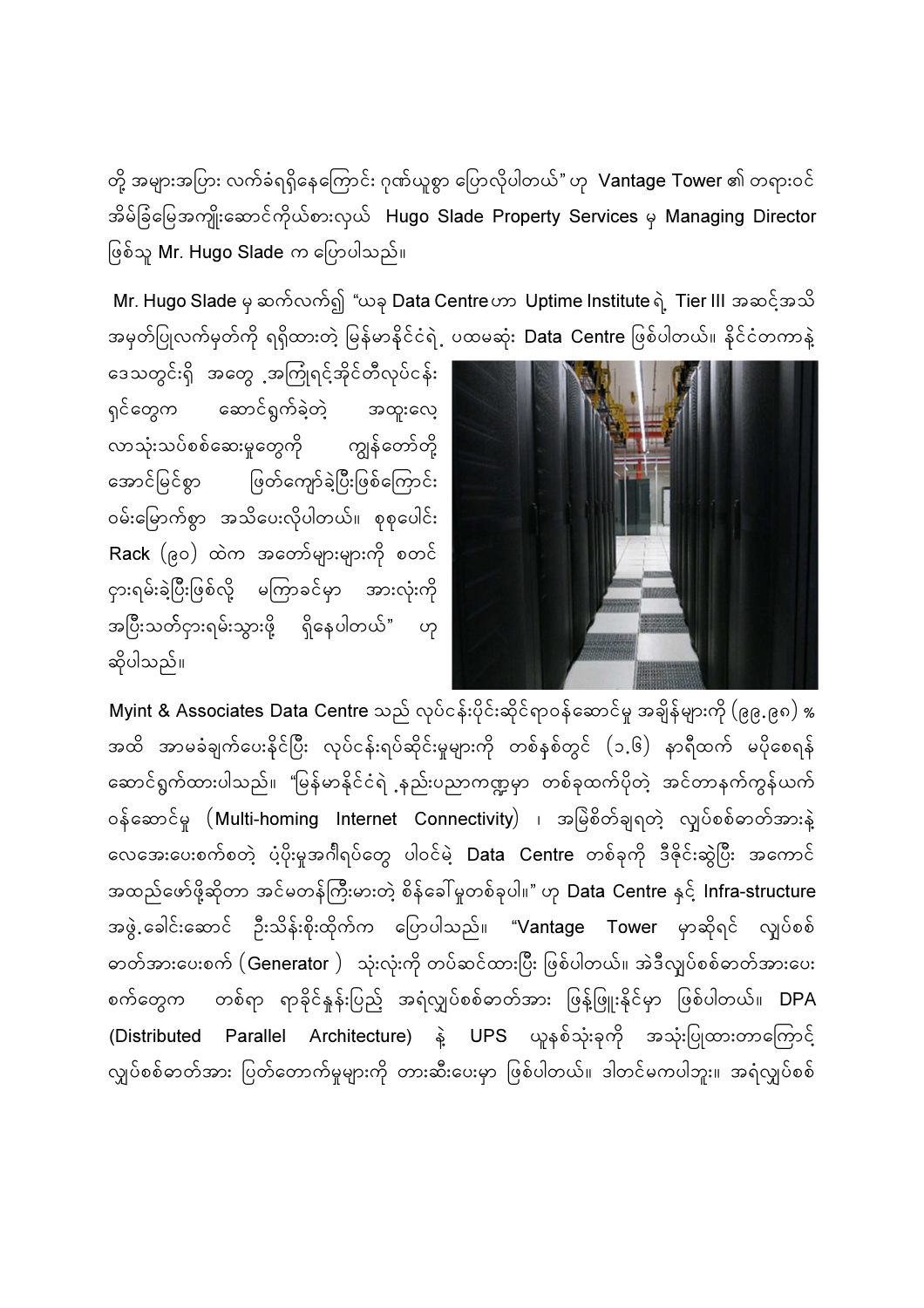ဓာတ်အားပေးစက်တွေ အဆင့်သင့်ရှိနေတာကြောင့် Data Centre နဲ့တကွ အခြားအဆောက်အဦး စနစ်တွေအားလုံး စဉ်ဆက် မပြတ် လည်ပတ်နေမှာ ဖြစ်ပါတယ်"

Myint & Associates Data Centre သည် Carrier Neutral ဖြစ်ပြီး Back-bone Fibre Optic ကြိုး သုံးခုထားရှိ၍ ဝယ်ယူသော ဝန်ဆောင်မှုအမျိုးအစားအပေါ် မူတည်လျက် **Download** အမြန်နူန်းကို ရရှိစေမည် ဖြစ်ပါသည်။ "မြန်မာနိုင်ငံမှာ ဒီလိုသတင်းအချက်အလက် နည်းပညာနဲ့ ပက်သက်ပြီး မှတ်တိုင်တစ်ခု စိုက်ထူနိုင်ခဲ့တဲ့ အဖွဲ့.ရဲ. တစ်စိတ်တစ်ပိုင်းဖြစ်ရတာ၊ ဒီလိုအောင်မြင်မှုကို ရရှိအောင် ဆောင်ရွက်နိုင်ခဲ့တာတွေအတွက် ကျွန်တော်တို့ အလွန်ဝမ်းမြောက်ဂုဏ်ယူမိပါတယ်။" ဟု ဉီးသိန်းစိုးထိုက် က ဆက်လက်ပြောပါသည်။

Vantage Tower သည် မကြာသေးခင်က ပထမဆုံး အကြိမ်ကျင်းပသည် ၂၀၁၅ ခုနှစ် မြန်မာ့အိမ်ခြံမြေ ဆု ချီးမြှင်ပွဲ (2015 Myanmar Property Awards) တွင် Best Office Development ဆု၊ Best Office Architectural Design ဆုနှင့် Best Commercial Development ဆုများကို ဆွတ်ခူးခဲ့ပါသည်။

Vantage Tower သည် စတုရန်းပေ  $(y\in\mathbb{G},p\in\mathcal{G})$  ကျယ်ဝန်းပြီး GFA ပေါင်းစပ်အသုံးပြုထားသည် အဆောက်အဦးဖြစ်ပါသည်။ အင်းယားလမ်းနှင့် ပြည်လမ်းဆုံတွင် တည်ရှိ၍ ရန်ကုန်မြို့ ၏ အလုပဆုံး မြင်ကွင်းတစ်ခုဖြစ်သည် အင်းယားကန်၏ အနောက်ဘက်အစိတ်အပိုင်းကို လှမ်းမျှော်တွေ.မြင်ရမည် ဖြစ်ပါ သည်။ **Vantage Tower** တွင်အတူတွဲဆက်နေသော အဆောက်အဦးနှစ်ခု ပါရှိပါသည်။